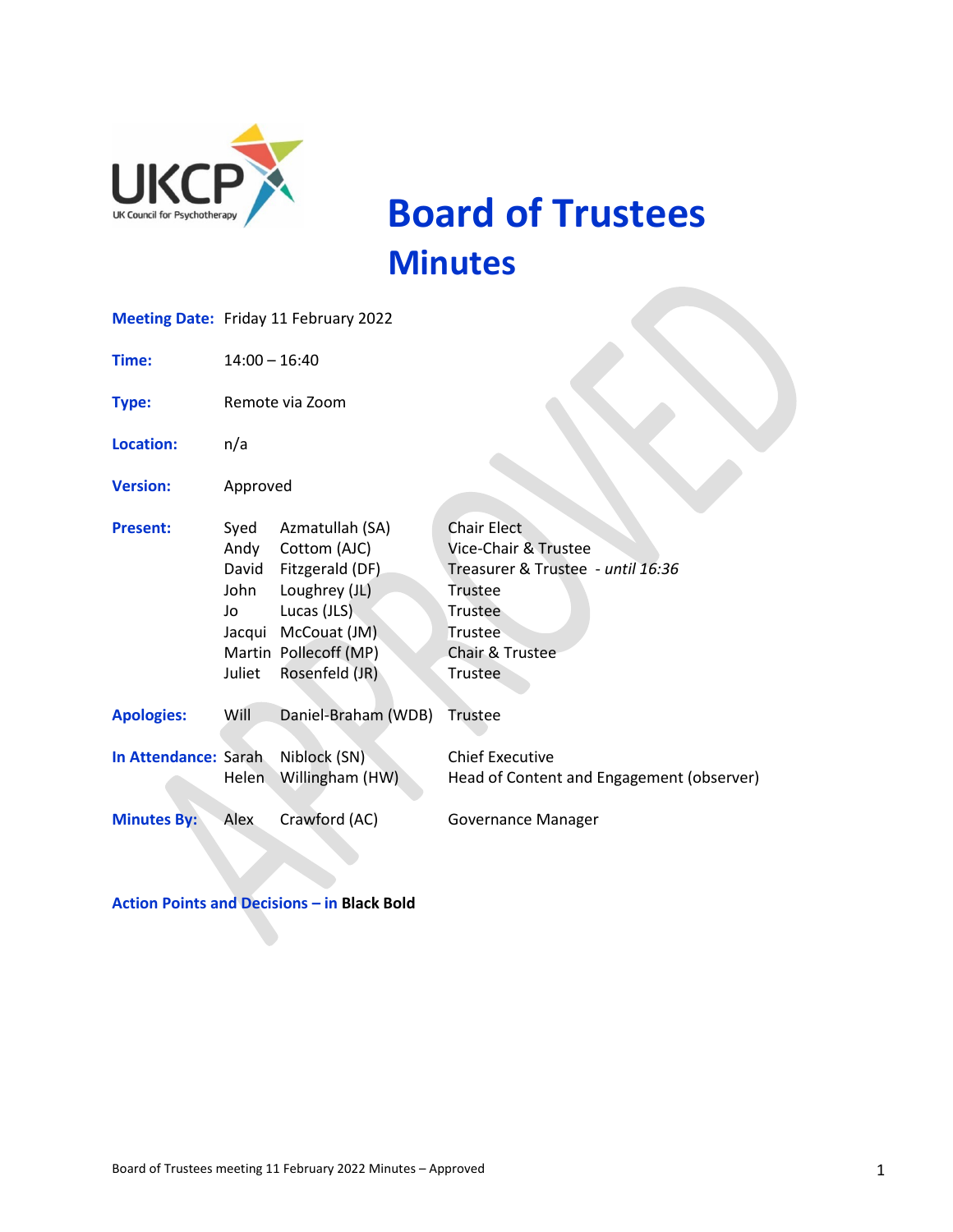# **1. Welcomes, Apologies and Declarations of Interest**

- 1.1. Apologies were given for WDB.
- 1.2. The Governance Manager informed the Board that any trustee with a conflict of interest in a matter under discussion should declare the nature of their interest and withdraw from the room unless given a dispensation to speak.

# **2. Board Minutes from 9 December 2021**

- 2.1. Corrections
	- 2.1.1.None.
- 2.2. Approval

## 2.2.1.**The minutes were approved**.

## 3. **Chair's Report**

- 3.1. The Chair gave a verbal report to the Board. This was MP's last Board meeting as UKCP Chair as he will be standing down on 16 March 2022 and Azmat will become Chair.
- 3.2. During his report MP said that people's behaviours, both volunteers and staff, shape everything.

## 3.3. **The Board accepted the Chair's report.**

## 4. **Chief Executive's Report**

- 4.1. The Chief Executive spoke to her report which included the regular updates on the various operational areas.
- 4.2. On behalf of the UKCP Office team, SN expressed thanks and gratitude to MP for all his great work during his time as Chair over the last 6 years.
- 4.3. The SCoPEd framework document has been published and SN gave thanks to the UKCP Senior Management Team, HW and MP for their support in this.
- 4.4. SN also updated the Board with regards to the lease on the office space at 2 America Square, London EC3N 2LU. A dilapidation survey has been carried out and if we were to leave the current premises then the quote for dilapidation is £63k. Our agents are looking at this high dilapidation cost and pursuing options. The Treasurer agreed that the Dilapidation costs quoted were higher than expected but assured the Board that we have set aside enough funds to cover these costs.
- 4.5. SN invited questions regarding her CE Report. AJC said he was a Direct Member (DM) and queried why he had not been contacted as part of the Declaration Project. **SN will look into this**.

# 4.6. **The Board accepted the Chief Executive's report.**

### **5. Vice Chair's Report, incorporating the RAPMC Report**

- 5.1. The Vice Chair spoke to his report.
- 5.2. AJC referred to some of the apparent misunderstandings from some volunteers and the need to be clear about the role of the Remuneration, Appointments and Performance Management Committee (RAPMC).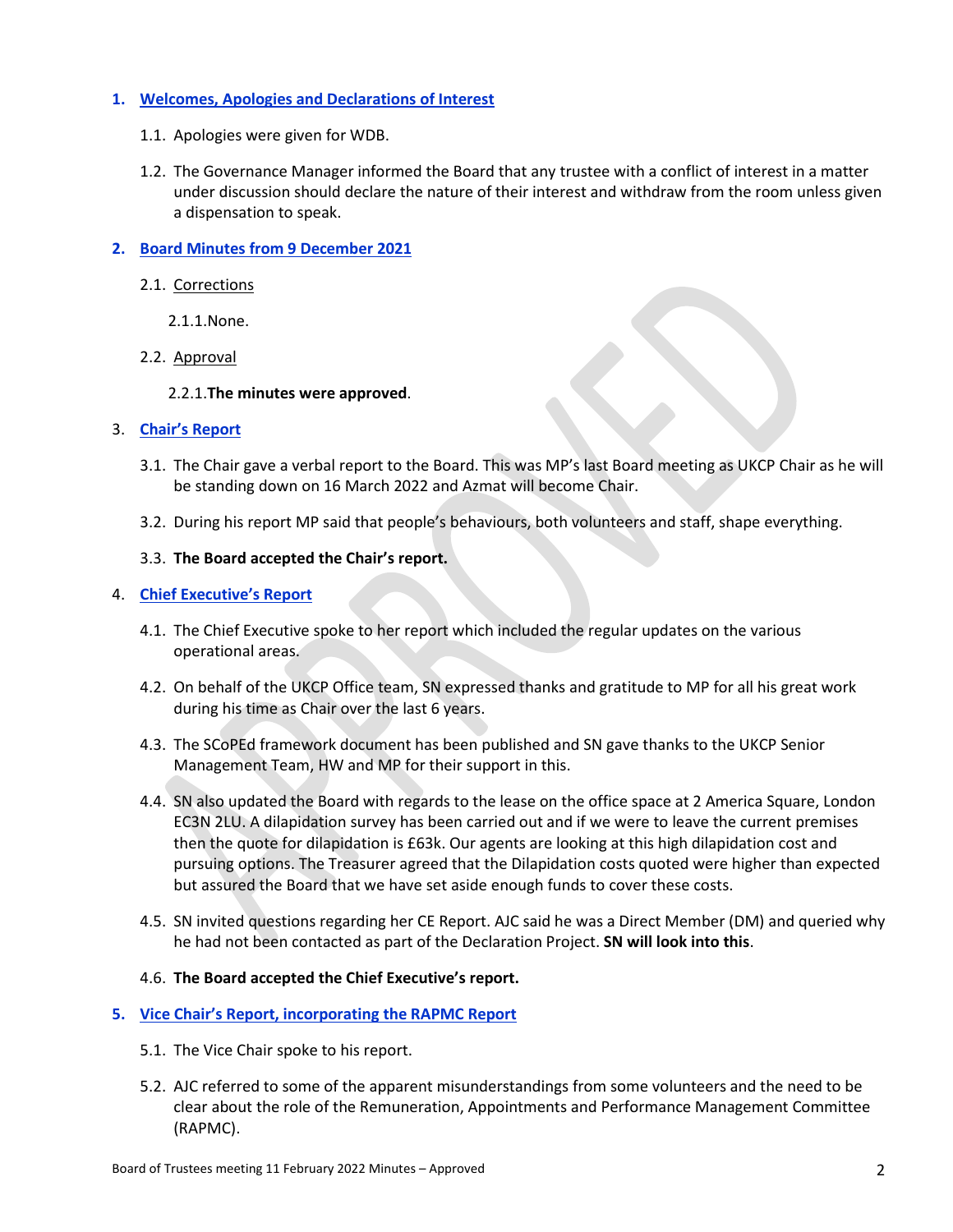- 5.3. AJC's term as UKCP Vice Chair will end on 31 December 2022. The Vice Chair proposed that elections for a new Vice Chair be opened early this year and that the successful candidate is Vice Chair Elect for a period of time to enable a good handover. **The Board agree to having a Vice Chair elect and to open elections soon.** The Board were asked to think about any potential candidates for the role of Vice Chair.
- 5.4. **The Terms of Reference for the RAPMC are also to be changed so that the UKCP Vice Chair is not necessarily the Chair of the committee**.
- 5.5. All the current members of the RAPMC are on their second terms as Trustees. The only voting members of the RAPMC are on the Board of Trustees.
- 5.6. **The Board accepted the Vice Chair's report.**

# **6. Finances**

- 6.1. Treasurer's Report
	- 6.1.1. The treasurer spoke to his written report.
	- 6.1.2. The Auditors letter following the 2020/2021 audit contains no criticisms and reflects a clean statement of affairs. The Board noted their thanks and appreciation to the UKCP Staff who helped contribute to the clean audit.

# 6.2. Closeout of 2020/2021 Finances

- 6.2.1. **The Board approved the Financial Statements 2020/2021 as presented**.
- 6.2.2. **The Board accepted and approved the draft Annual Report 2020/2021**.
- 6.2.3. **As recommended by the auditors, the Board were satisfied that UKCP is a going concern and financially viable**.

# 6.3. New Auditor Appointment

6.3.1. Sayer Vincent have served as the UKCP auditors for a number of years and it is good practice to now change auditors. Sayer Vincent have not been invited to conduct the 2021/2022 audit. The Finance, Risk and Audit Committee (FRAC) have formed a small working group to identify a possible successor for recommendation to the Board. This work has commenced and it is hoped a proposal on the new appointment of auditors will be brought to the next Board meeting in April.

# 6.4. College Honoraria

- 6.4.1. As detailed in the treasurer's report, the FRAC recommend to the Board that the current payment of honoraria to Chairs of College Committees be resumed and extended until such time as the Governance Review is complete. **The Board approved the continued payment of honoraria on a quarterly basis until such time as the new regime is in place.**
- 6.5. Investment and Expense Policies
	- 6.5.1. **The Board approved the UKCP Investment Policy which was unchanged from the previous year.**
	- 6.5.2. **The Board approved the UKCP Expense Policy which was unchanged from the previous year.**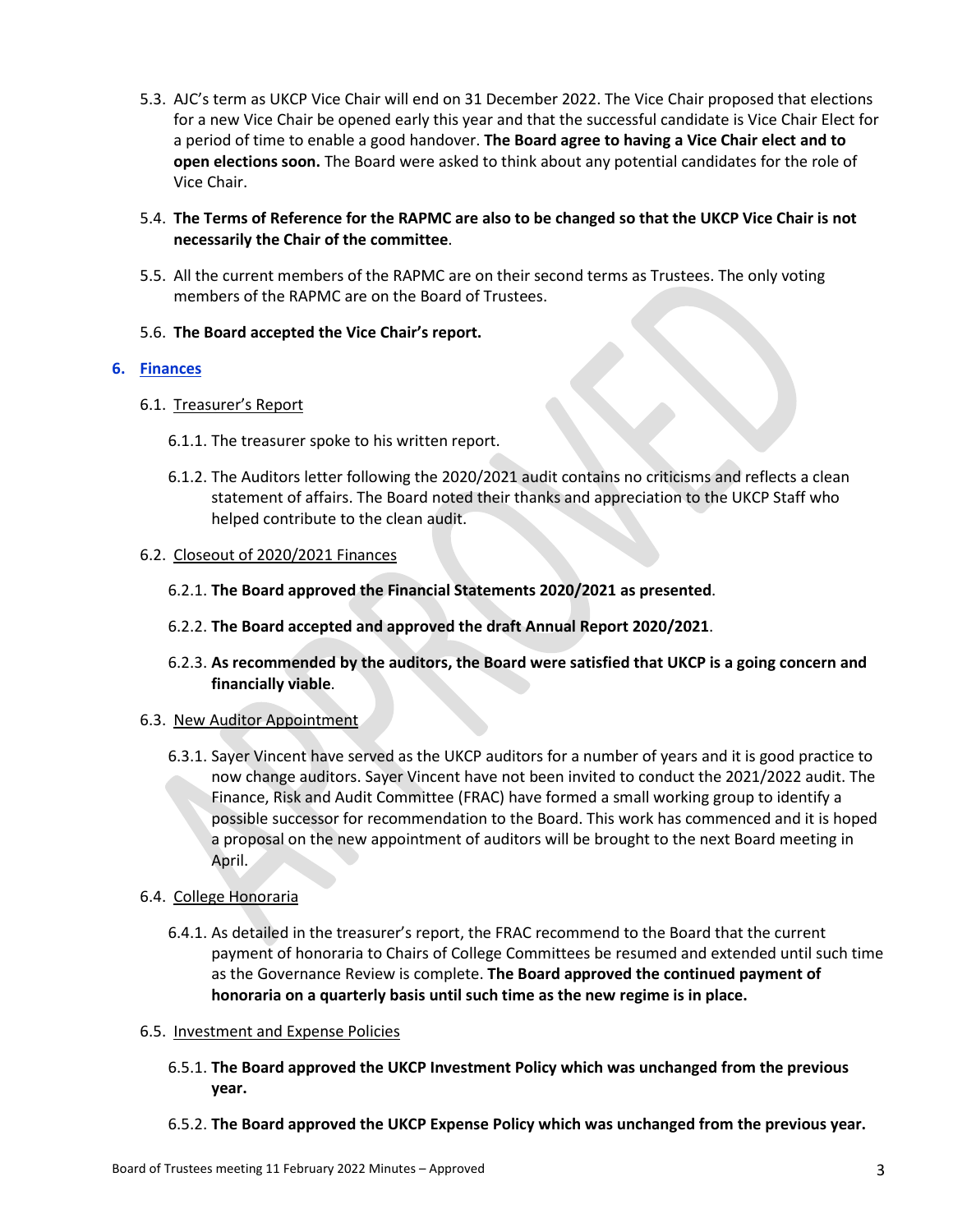# **7. College of Family, Couple and Systemic Therapy (CFCST) Name Change Request**

- 7.1. The Board considered the request from CFCST to change the college name to the College of Family, Couple and Systemic *Psychotherapy*.
- 7.2. The Board felt that they did not have enough information to make a decision today but would like to know more.
- 7.3. **The Governance Manager will request further information and a business case for the change from the CFCST Chair**.

# **8. Professional Standards and Regulation**

### 8.1. Regulation and Quality Assurance Team Report

8.1.1. AJC noted that the College for Children and Young People (CCYP) Interim Lead was incorrectly referred to in the section regarding the CCYP College Quality Review. **Feedback will be given to the team**.

## 8.1.2. **The Board reviewed and accepted the report and gave thanks**.

- 8.2. Report from the Chair of the Professional Regulatory Committee of the Colleges and Faculties (PRCCF)
	- 8.2.1. The Board acknowledged the continuing great work being done by the PRCCF Chair.

## 8.2.2. **The Board accepted the report and gave their thanks.**

### 8.3. Annual Reports from the College Chairs

- 8.3.1. The Board discussed the various reports from the 10 UKCP Colleges.
- 8.3.2. The focus of the discussion was on the report from the Humanistic and Integrative Psychotherapy College (HIPC) which included the college's concerns about the proposed governance changes.
- 8.3.3. **MP and AJC will formulate a response to HIPC which will be sent in due course**.

### 8.4. Report from the Chair of the Education, Training and Practice Committee (ETPC)

### 8.4.1. **The Board reviewed and accepted the report and gave thanks**.

8.5. Professional Standards Report

# 8.5.1. **The Board reviewed and accepted the report and gave thanks**.

### **9. College/Governance Review**

- 9.1. The Board discussed plans and preparation for the Town Hall meeting on the evening of Friday 18 February and the Members' Forum meeting on Saturday 26 February. **It was agreed that a Town Hall planning pre-meeting with Trustees will take place on 18 February, 10am to 11am**.
- 9.2. The Governance Manager updated the Board with the numbers of attendees who have expressed an interest in attending the Town Hall meeting on 18 February.